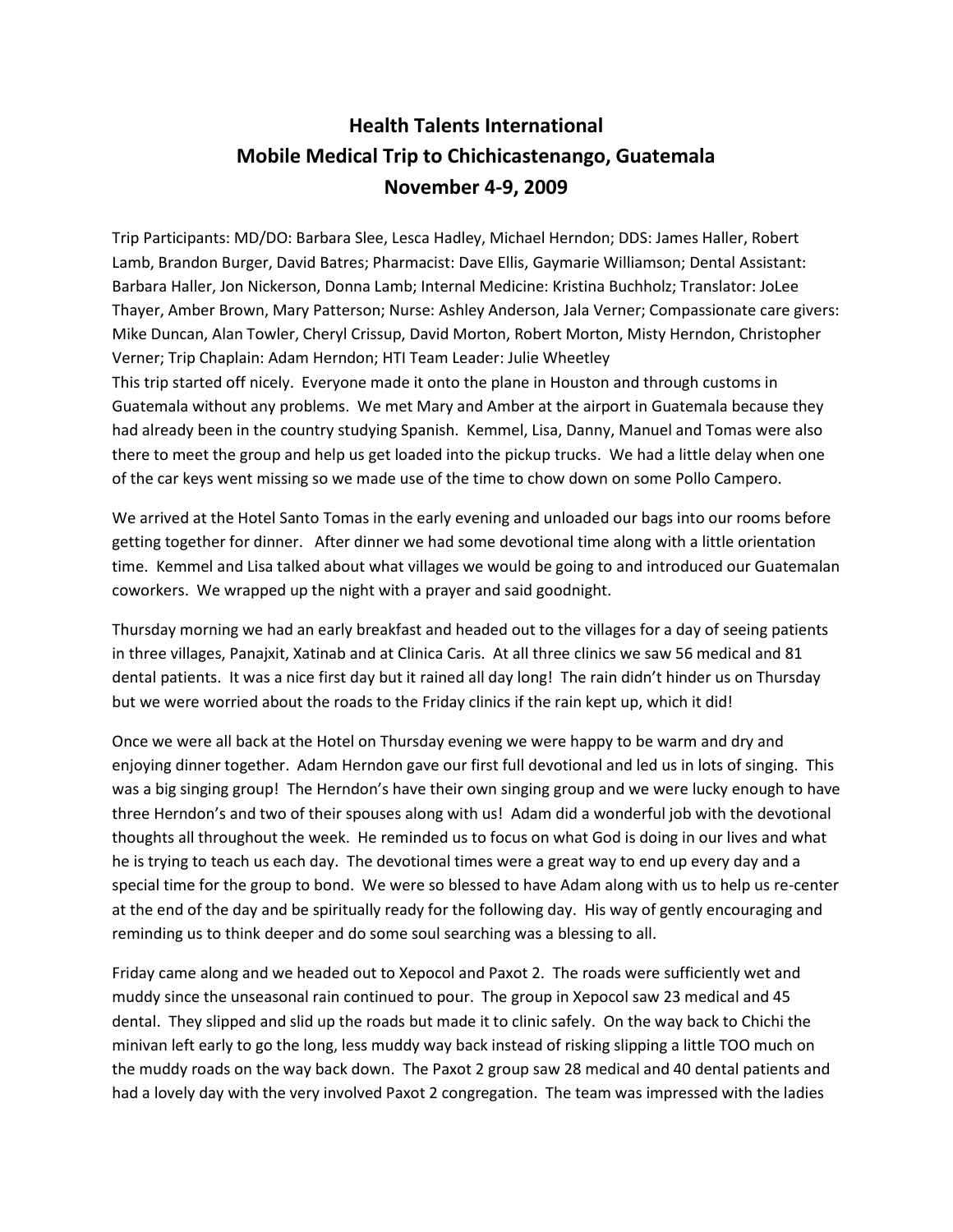of the church who spend a good portion of the day preparing food for the group in the kitchen adjacent to the church building. All the team members were impressed with the participation and activity in Paxot 2 throughout the day.

Friday night was a chilly night and we had the hotel all to ourselves so we circled up in the dining hall around the fire place and had our devotional time. It was nice having the whole place to ourselves and being able to sing in the large dining area! Julie and Robert shared with the group about some of the special things about Health Talents that the new team members didn't know. They talked about the scholarship program and were able to celebrate with Aura on the completion of her first year of dental school and hope with Mauri that she would be able to study business administration through a Sherman scholarship. There was also an extremely special moment shared by all when both Dave Ellis and Robert Lamb talked about Marcos Lux and what a special addition he has been to the HTI team. They shared with the group that Marcos was a scholarship student with us and talked about what a good person and a good dentist he is. By the time Dave and Robert had finished Marcos, Robert and most of the group were in tears. Marcos then shared with the group about what an impact HTI has had on his life and about his appreciation for the opportunities he has had and the relationships he has made through HTI. It was a touching night!

Saturday morning the parrots were out in the courtyard by the time we were done having breakfast and were serenading us as we headed out to Mactzul 1 and Chuchipaca. This was the last day of clinic and everyone was still ready to work and excited to be heading out for a new day of patients! In Chuchipaca the first patient of the day wound up being one of our own when Dave Morton ran into a door frame! As many of you know the Guatemalans are short people and thus their doorways are short as well. It's a hazard to a man over six feet tall! Dave just didn't crouch enough when headed into the dental area and got the top of his head pretty good. Thankfully Robert Lamb came to the rescue and stitched him up right then and there. Dave was very careful to be sure his head stayed clear of all door frames and ceiling beams from then on! After Dave was sutured up the dental team saw 40 patients and the medical team saw 28. In Mactzul 1 the dental team stayed busy with 65 patients, Dr. Haller and Marcos made a great teeth pulling team! There were also 21 medical patients so the doctors were happy to treat patients and enjoy the afternoon in the village.

Saturday night we sang for quite some time and went around sharing about our week since it was our last official devotional time together. Adam helped lead the conversation and did a great job of asking questions and getting people to share. We were once again grateful for him and the role of the chaplain on a trip such as this.

Sunday morning we all met in the "upper room" for a time of worship and a message from Adam. We shared in communion time together and thanked God in prayer for the success of the clinic week and for the safety of the team. The sun was finally shining when we headed out to the market and to tour Chichi. The team spent a beautiful morning in the market, met back up at the hotel after lunch and headed back to Guatemala City.